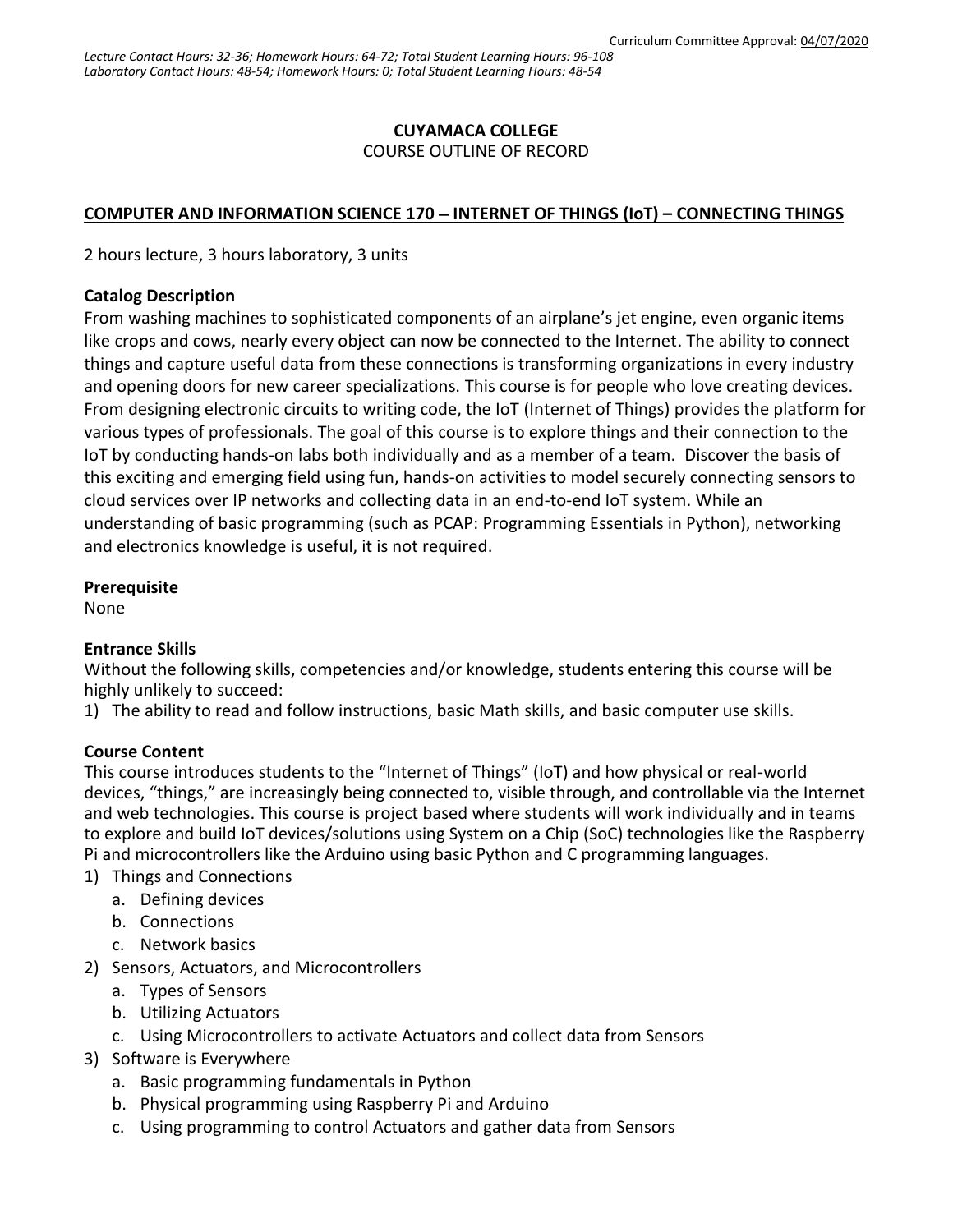- 4) Networks, Fog, and Cloud Computing
	- a. Designing data collection networks
	- b. Creating Fog controller devices and data transmission device
	- c. Collecting data from Fog devices and using Cloud computing to analyze IoT data and act on the results of analysis
- 5) Digitization of the Business: IoT applications in Business
	- a. Define IoT solutions used in business: Manufacturing, Safety, and compliance
- 6) Create an IoT Solution
	- a. Define a problem that requires an IoT solution
	- b. Determine solution requirements (devices, network, programming)
	- c. Implement the solution

### **Course Objectives**

Students will be able to:

- 1) Interdisciplinary IoT systems (electronics, networking, programming)
- 2) Design thinking, prototyping and troubleshooting.
- 3) Develop critical thinking and problem-solving skills using physical equipment and computer emulation.
- 4) Soft skills: teamwork, articulate problems and solutions in a business context.

### **Method of Evaluation**

A grading system will be established by the instructor and implemented uniformly. Grades will be based on demonstrated proficiency in the subject matter determined by multiple measurements for evaluation, one of which must be essay exams, skills demonstration or, where appropriate, the symbol system.

- 1) Assignments
- 2) Quizzes
- 3) Final Project (Design, build and implement an IoT solution)
- 4) Exams.

#### **Special Materials Required of Student**

None

#### **Minimum Instructional Facilities**

Lab equipped with a computer and internet access

#### **Method of Instruction**

Lecture, Labs, and Out-of-Class Assignments

#### **Out-of-Class Assignments**

Using Cisco Netacad and Cisco Packet Tracer as a virtualized environment

### **Texts and References**

- 1) Required (representative example): SparkFun Custom Raspberry Pi Kit, 2020.
- 2) Supplemental: Cisco Networking Academy Online curriculum, August 2019.

### **Exit Skills**

Students having successfully completed this course exit with the following skills, competencies and/or knowledge:

- 1) Describe the use of Sensors, Actuators and Microcontrollers
- 2) Assemble appropriate Sensors, Actuators and Microcontrollers to apply to a specific project in IoT
- 3) Program microcontrollers
- 4) Define and analyze an IoT problem